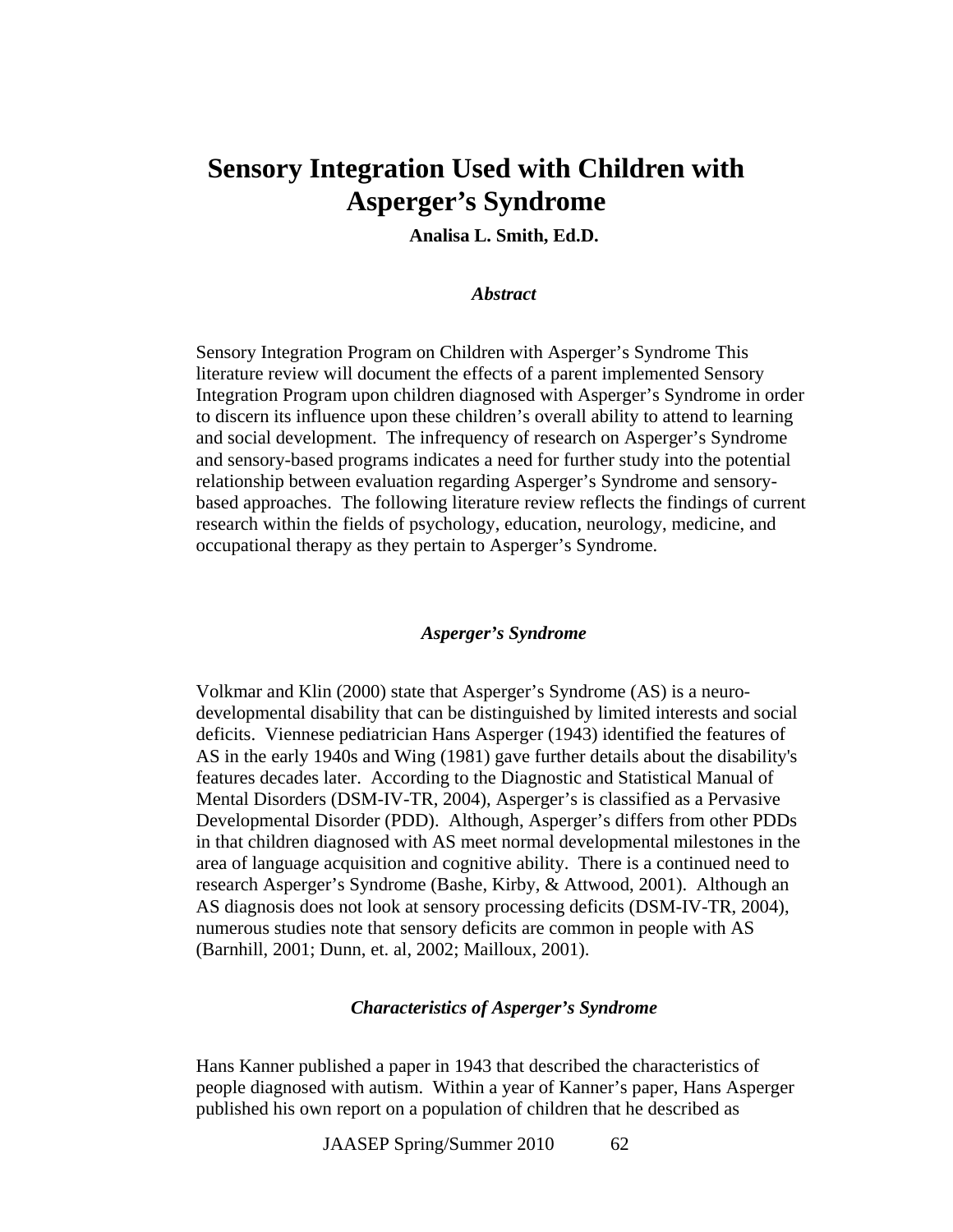exhibiting difficulties with social interaction and motor skills (Volkmar, Klin, Schultz, Bronen, Marans, & Sparrow, 2000). Wing (1981) described commonly recognized features of AS as: lack of the ability to empathize with peers, limited social skills, limited nonverbal communication skills, poor motor coordination, and/or a rigid absorption in topics requiring rote memorization (Myles and Simpson, 2002; Mailloux, 2001).

Asperger (1968) focused the intent of his studies on the social and learning development of children which displayed the symptoms of Asperger's Syndrome. Mailloux (2001) notes that Asperger focused on the AS child's inability to read facial expressions and understand social concepts. Asperger thought that AS children were not incapable of interacting with the outside world. Instead, Asperger thought that children with Asperger's Syndrome had peculiar methods of interacting with the world around them. Asperger (1991) acknowledged the AS child had sensory processing deficits that limited their access to maximal learning opportunities and delayed their social development (Falk-Ross, Iverson, Gilbert, 2004; Mailloux, 2001; Myles & Simpson, 2001).

# *Diagnostic Criteria of Asperger's Syndrome*

The World Health Organization (WHO) (1993) recognized AS as a separate disability category that fell under the heading of Pervasive Developmental Delays. Three years later, the disorder was recognized by the Diagnostic and Statistical Manual of Mental Disorders-IV Edition (2000; 2004). It took the majority of the medical community (Myles & Simpson, 2002) a while to recognize the disorder as a separate disorder, distinct from autism.

Klin and Volkmar (2000) acknowledged the listing of AS as a separate category disorder, distinct from autism and PDD, as reliable based upon the DSM-IV-TR (2004) criteria. The systematic classification of Asperger characteristics and symptoms developed by Wing was relied upon heavily (Gillberg  $\&$  Gillberg, 1989; Tantum, 1988) by medical personnel, before the WHO and the DSM-IV recognized the disorder as a distinct disorder. There were attempts made to develop diagnostic scales for diagnosis based on symptoms (Szatmari, 1991; Gillberg & Gillberg, 1989). Attwood (1998) asserts that the criteria set forth by the Gillbergs for diagnosing Asperger's Syndrome (1989) were widely accepted due to the criteria's clarity, conciseness, and comprehensiveness. The International Statistical Classification of Diseases and Related Health Problems- $10<sup>th</sup>$  edition, Szatmari's Rating Scale, Gillbergs' Asperger's Rating Scale and the DSM-IV-TR criteria are all similar in their basic diagnostic function. Diagnostic rating scales seem to share many of the following criteria:

A. distinctive preoccupation with stereotypic patterns of behavior, such as repetitive body movements or repetitive movement of objects, or distinctive preoccupation with stereotypic patterns of thought processes.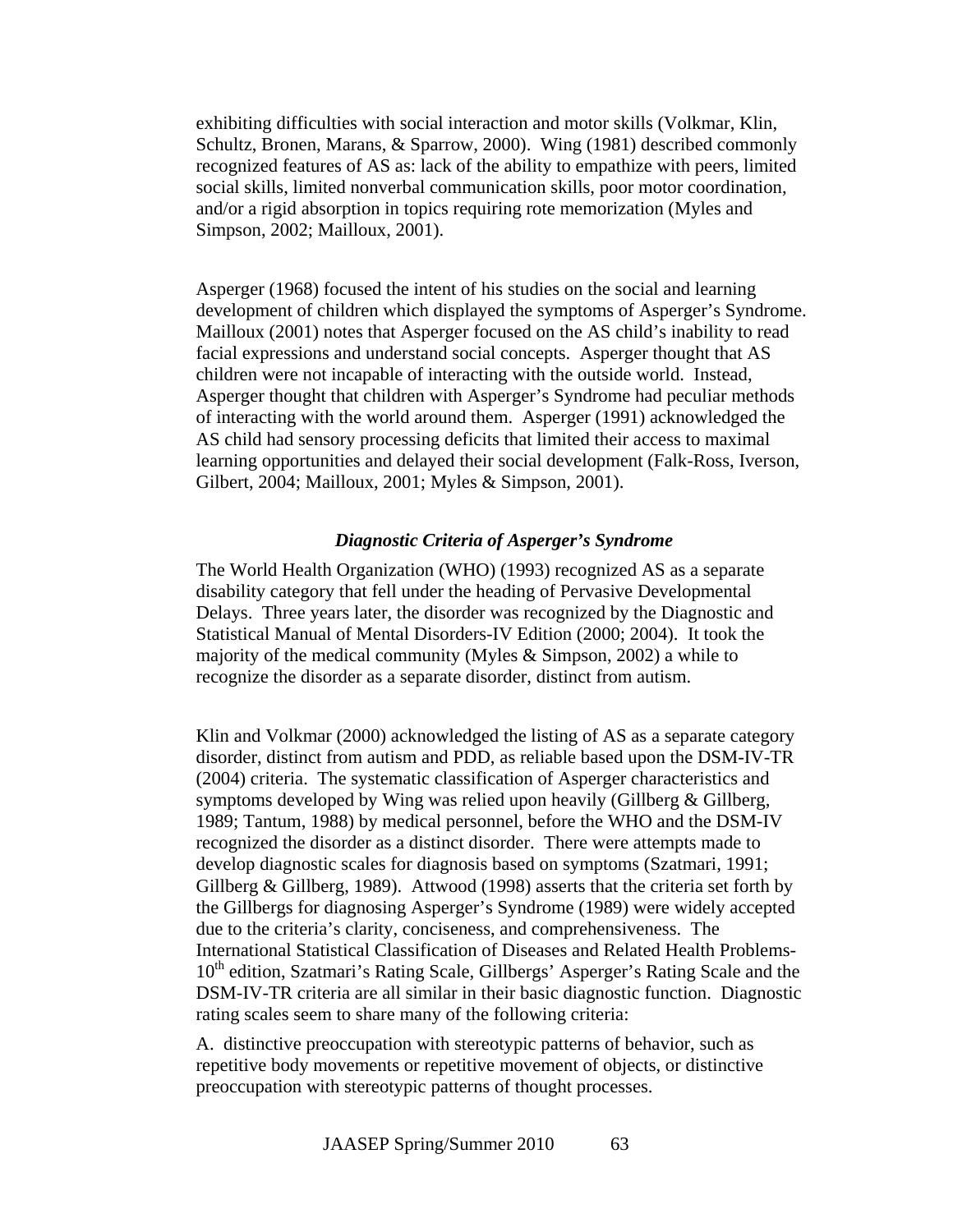B. delayed social impairment that is qualitative in nature; or emotional reciprocity; failure to develop relationships with peers; lack of want to share meaningful life moments with others.

C. no significant delays in oral language acquisition exist.

D. definitive impairment in social and/or occupational and/or other areas of life functioning (Myles & Simpson, 2002). This is a tendency to perseverate on specific areas of interests to such an extent that the individual's social and/or professional life is adversely affected.

# *Prevalence of Asperger's Syndrome*

Asperger's Syndrome has a prevalence rate in children of 9 out of 2500 births (Cumine, Leach, & Levinson, 1998), according to the most recent research. In other studies, prevalence rates were shown to be at 0.024 to 036 percent (NAMI, 2004). The ratio of boys to girls is found to be at 9:1. Kadesjö, Gillberg, and Hagberg completed a study in 1999 that surprisingly found that a higher amount of children are diagnosed as having AS by using Szatmari's scale than when using the Gillbergs' scale.

In a study conducted by Ehlers and Gillberg (1993), the prevalence of children with Asperger's Syndrome in Sweden were 3.6:1,000. According to Ehlers and Gillberg the male to female ratio was 4:1. The study's authors concluded that the prevalence of AS would be higher if all possible instances of AS could have been included. Ehlers and Gillberg think the prevalence rate is actually at 7:1,000. Ehlers, Gillberg, and Wing (1999) believe the prevalence of AS is higher than they can estimate. Once a diagnostic rating scale for Asperger's Syndrome can be universally agreed upon (Attwood, 1998) there will be a more uniform prevalence rate.

#### *Etiology of Asperger's Syndrome*

The exact cause of Asperger's is not known (Ozbayrak, 2004). Asperger's Syndrome is a neuro-developmental disability (Volkmar & Klin, 2000) that can be distinguished by social deficits and a rigid absorption in topics that require rote memorization (Mailloux, 2001). Lincoln and colleagues (1998), report that Asperger's Syndrome is caused by abnormal brain development and function. Autopsy studies conducted by Courchesne and Pierce (2000) revealed abnormalities of the brain. Lincoln et al. (1998) compared the results of studies conducted that utilized magnetic resonance imaging (MRI) and noted that Asperger patients have severe neurological abnormalities of the brain, such as an enlarged brain volume in the frontal and cerebellar regions of the brain . Brain abnormalities and anomalies have been linked to the Asperger child's prenatal,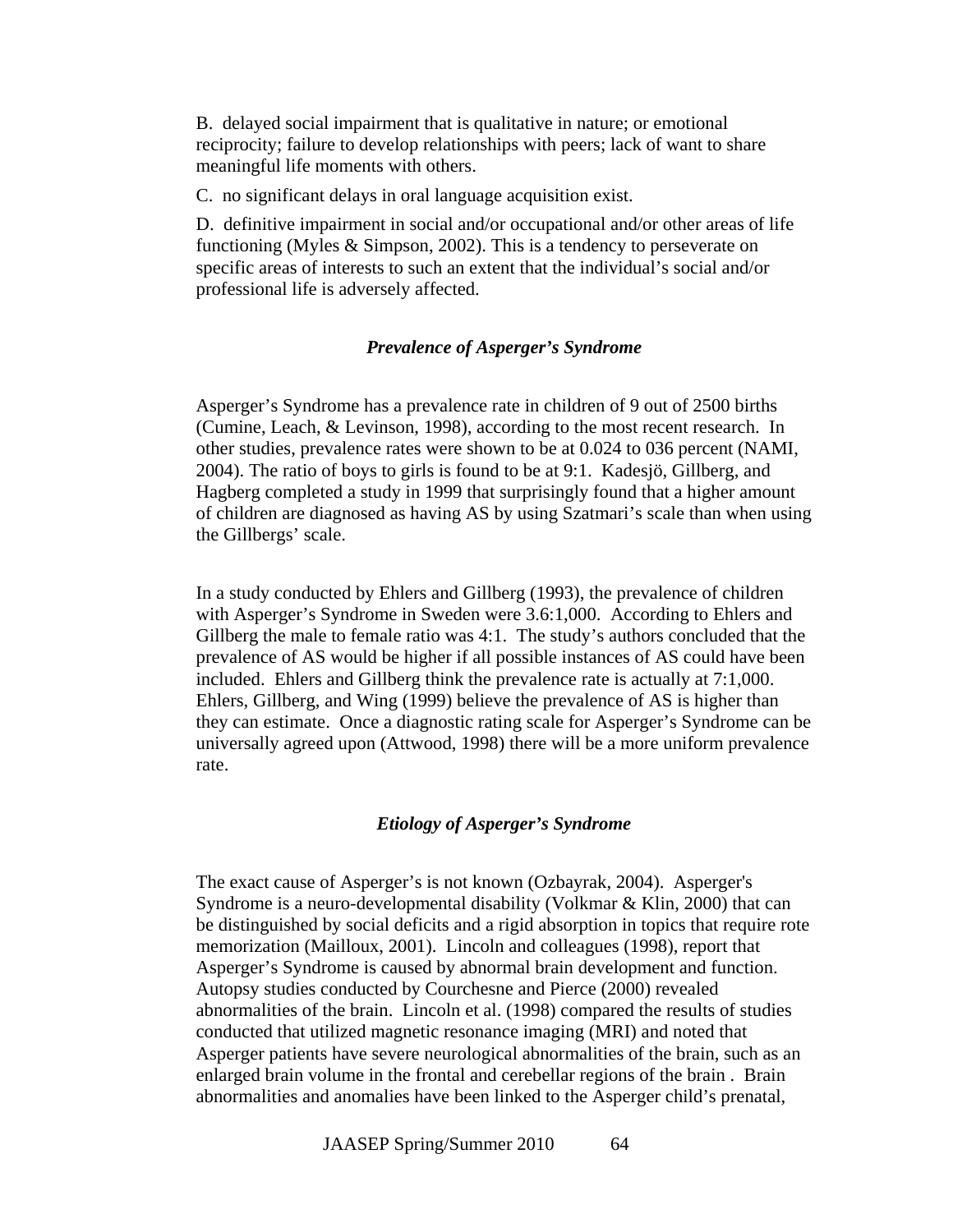perinatal, and neonatal development (Tsai, Jacoby, Stewart, & Beisler, 1982).

Hans Asperger (1944) first noted a genetic link in his patients occurring between the male members of families. Asperger recorded that the male family members of his patients had strikingly similar characteristics. As AS research has progressed, researchers have continued to suggest that there is a genetic link in Asperger cases (DeLong & Dwyer, 1988; Gillberg, 1989; Kranowitz, 2006).

DeLong and Dwyer conducted a study, in 1988, on the family history of autistic patients and concluded that almost seventy-percent of the autistic subjects had a close relative that was diagnosed with Asperger's Syndrome. Kerbeshian and Burd found in their 1986 study that fifty-percent of their Asperger diagnosed subjects had family members that had characteristics that were similar to AS symptoms. Wing and Burgoine studied triplets, in 1983, which were diagnosed with AS and reported findings that yield to a genetic link. Volkmar and Klin (2000) reported that a study on monozygotic twins supports genetic links in Asperger's. With the research done, the possibility of genetic transmission of Asperger's Syndrome is plausible.

# *Co-occurrence of Asperger's Syndrome*

Children who are diagnosed with Asperger's often are diagnosed with multiple disabilities or disorders at the same time (Ozbayrak, 2004). Volkmar and Klin (2000) related the co-occurrence of AS with obsessive-compulsive disorder. There has also been a noted association between AS and schizophrenia (Tantum, 1988) and AS with nonverbal learning disorders (Raja, et al., 1998). Green, et al. found in 2000 that children with Asperger's are at high-risk of developing depression, oppositional-defiant disorders, and anxiety disorders (Fonseca & Perrin, 2001). In 1944, Asperger reflected that patients with AS are subject to affective disorders. Other researchers have noticed a link between Tourette's Syndrome and AS (Kerbershian & Burd, 1986). It does appear that a large number of children diagnosed with Asperger's Syndrome are diagnosed with other disabilities (Ozbayrak, 2004), though no general assumptions can be made at this time.

# *Misdiagnosis of Asperger's Syndrome*

Asperger's Syndrome had been misdiagnosed throughout the 1940s, and for several decades thereafter, as early infantile autism and schizophrenia (Frith, 1991). At other times, the AS child is first diagnosed with a nonverbal learning disability (McKelvey, Lambert, Mottson, & Shevell, 1995; Ozbayrak, 2004), a pragmatic language disorder (Attwood, 1998; Myles & Simpson, 2002), or a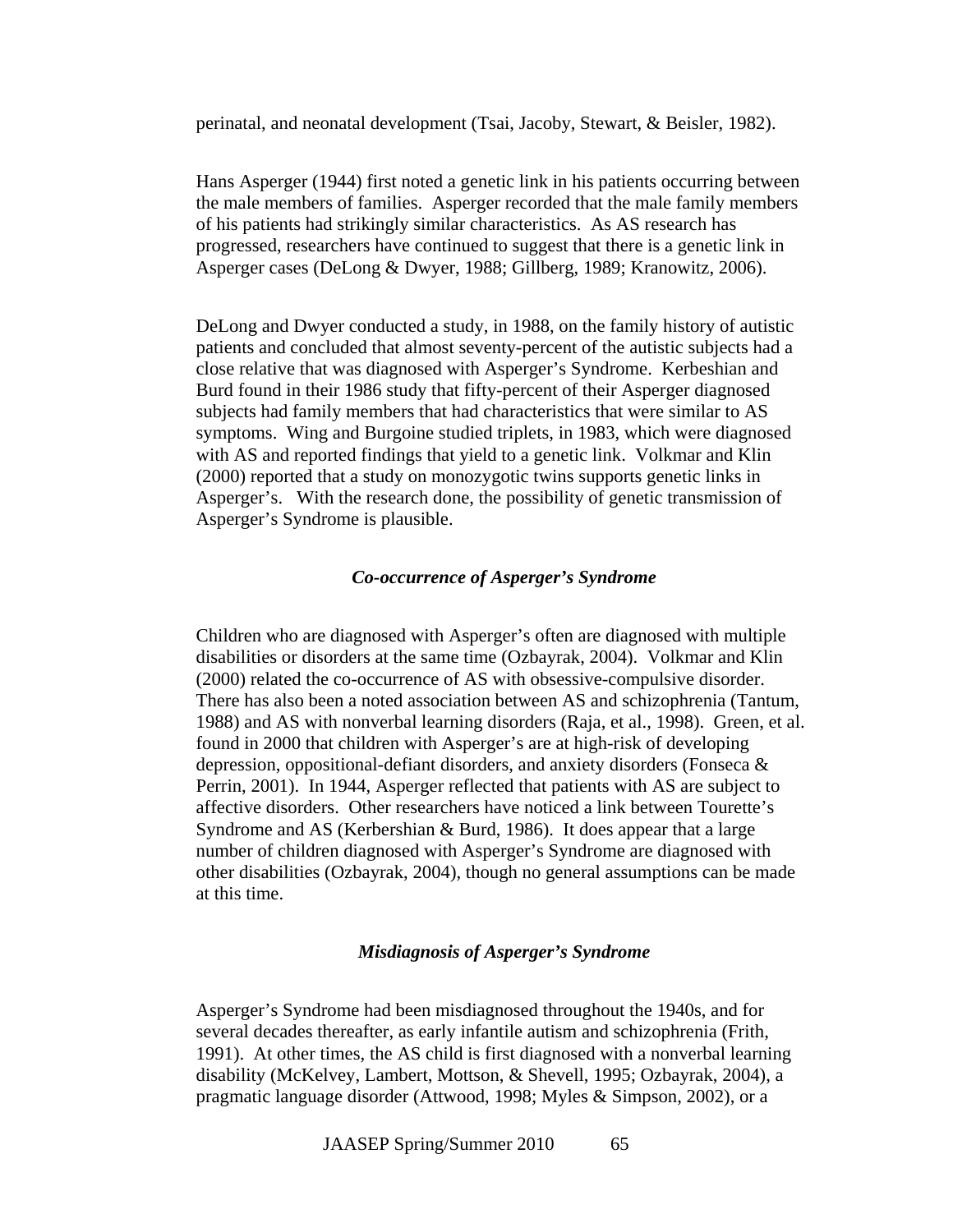semantic language disorder (Bishop, 1989; Brook & Bowler, 1992), or both. Some medical professionals have diagnosed the AS child with a personality disorder (Frith, 1991).

Wing (1981) was the first to publish a clinical report of the Asperger characteristics. Bowler (1992) felt that Wing's account of the disorder gave the first systematic description of a child diagnosed with AS. It is due to the clinical report Wing published in England that the medical community began to accept Asperger's Syndrome as a distinct diagnosis and sought to learn more about the characteristics of the disorder.

# *Sensory Processing Difficulties and Asperger's Syndrome*

Many researchers have identified that children with Asperger's Syndrome have sensory processing difficulties as a specific characteristic (Asperger, 1944; Attwood, 1998; Barnhill, 2001; Gillberg & Gillberg, 1989; Mailloux, 2001). Though many researchers identify sensory processing difficulties as a major characteristic (Dunn, et. al, 2002; Falk-Ross, et. al, 2004; Iwanaga, et. al, 2000), it is still not used as a criterion for diagnosing the disorder. Klin, et al. (2000) discovered that subjects with AS had significantly impaired sensory processes.

Children with Asperger's are particularly susceptible to having sensory responses that would not be perceived as normal (Attwood, 1998; Iwanaga, 2000). They are either hypersensitive or hyposensitive. AS children can have an extremely high pain tolerance (Attwood, 1998; Ayers, et. al, 2004) or express a need for the feeling of particular textures (Grandin, 1988; Ayers, et. al, 2004). As well, the AS child may only want to eat particular foods (Barron & Barron, 1992; Grandin, 1988) or shy away from certain smells and odors (Cesaroni & Garber, 1991; Grandin, 1988). Smith-Myles, Cook, Miller, Rinner, and, Robbins (2000) reflect that the child with Asperger's also engages in self-stimulatory behaviors that limit him in his developmental skills. It is the limitations in sensory processing (Ayers, et. al, 2004; Grandin, 1990) of an AS child that does not allow the child to access maximal learning opportunities and delays the social development of the child.

#### *Sensory Integration*

Sensory Integration (SI) involves the stimulation of the neuronal response mechanisms of an individual to sensory stimuli with the expressed intent of maturizing this aspect of brain function (Ayers, et. al, 2004; Bundy, et. al, 2002). Neuronal responses can be processed through the five senses of the body or through the proprioceptive, vestibular, or tactile senses (Ackerman, 1990). Kranowitz, Sava, Haber, Martin, and Szklut (2001) explain the proprioception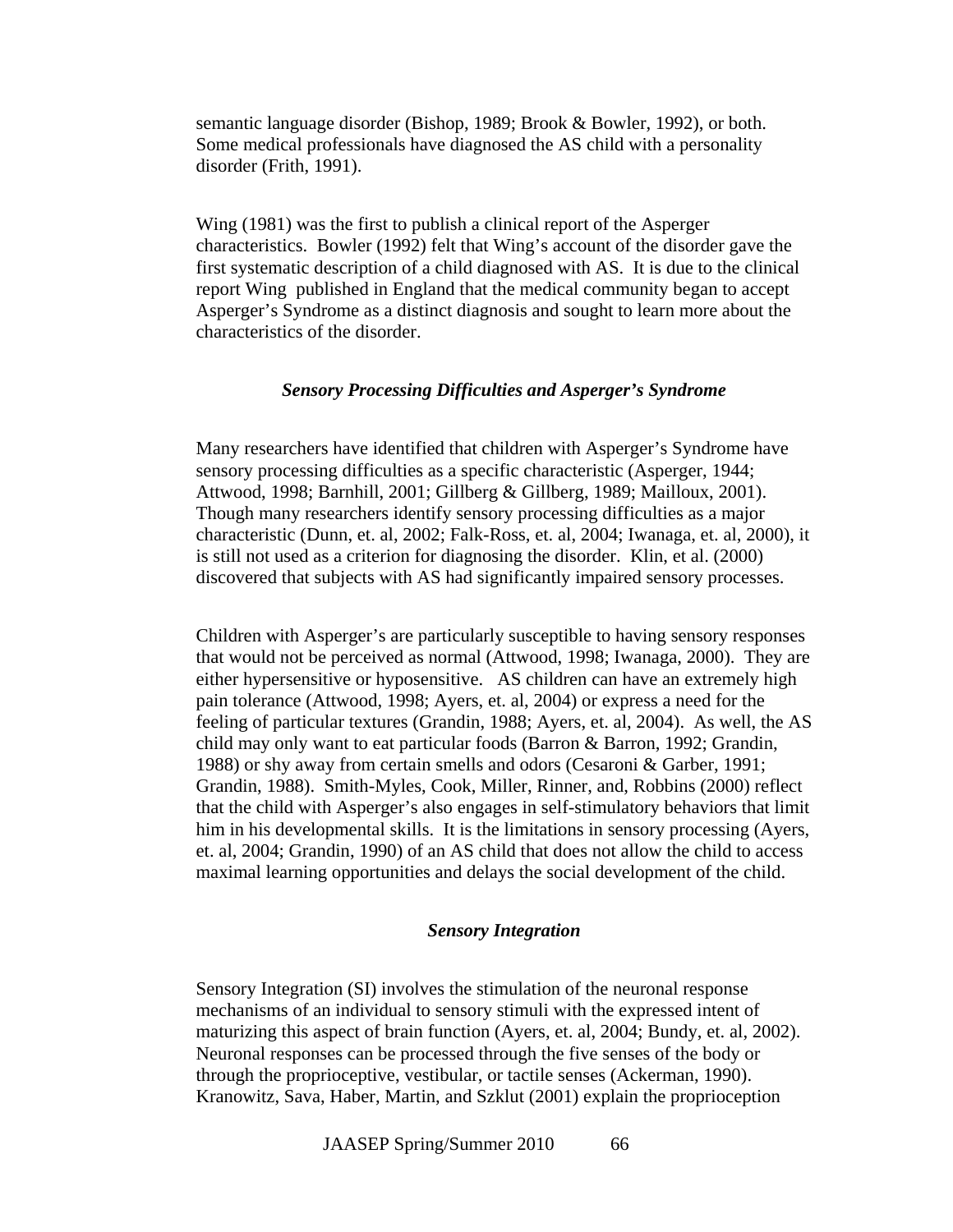sense involves position of the joints and contraction of the muscles. The vestibular sense involves the awareness of gravity and its force upon the body and the movements of the head (Kranowitz, et. al, 2001). The tactile sense involves sensory stimulations received through the skin (Barnhill, 2001; Dunn, et. al, 2002). Most often the senses work together to allow a person to function (Miller & Summers, 2001).

# **Proprioceptive Sense**

Kranowitz and colleagues (2001) explains the proprioceptive sense involves position of the joints and contraction of the muscles. It is this sensory system that allows an individual to maintain his balance. This system is automatic for most individuals. For the majority of children diagnosed with AS, the proprioceptive sense does not occur automatically, but has to be taught (Anderson, 1998).

# **Vestibular Sense**

The vestibular sense involves the awareness of gravity and its force upon the body and the movements of the head (Kranowitz, et. al, 2001). Myles and colleagues (2000) noted that most of the AS children they studied experienced dysfunction of the vestibular sense. Myles and colleagues (2000) also noted that the vestibular system "is involved in movement, posture, vision, balance, and coordination on both sides of the body" (p. 28). Individuals who experience vestibular dysfunction can be hyposensitive or hypersensitive in relation to this system (Kranowitz, 2006). Children who experience vestibular hyposensitivity are in a state of constant motion (Kranowitz, 2006). Children who experience vestibular hypersensitivity have difficulty with activities that require or involve movement. Asperger children can be either hyposensitive or hypersensitive in relation to the vestibular sense (Myles, et al., 2000).

# **Tactile Sense**

The tactile sense involves sensory stimulations received through the skin (Barnhill, 2001). Asperger (1944; 1968; 1991) noted that his subjects had particular sensations to tactile stimulations. As with the vestibular sense, AS children can also be hyposensitive or hypersensitive (Koomar & Friedman, 1992; Kranowitz, et. al, 2001) in relation to the tactile sense. The tactile sense is a large sensory system to address, since sensations can be felt along all parts of the human's skin. Temple Grandin (1990) states she experienced both extremes, being either tactile hyposensitive or tactile hypersensitive. Hyposensitivity and hypersensitivity both have a variety of problems that limit the AS child from being successful in school and socially (Ayers, et. al, 2004; Grandin, 1990; Kranowitz, et. al, 2001).

The AS child, who has tactile hypersensitivity, may actually feel pain when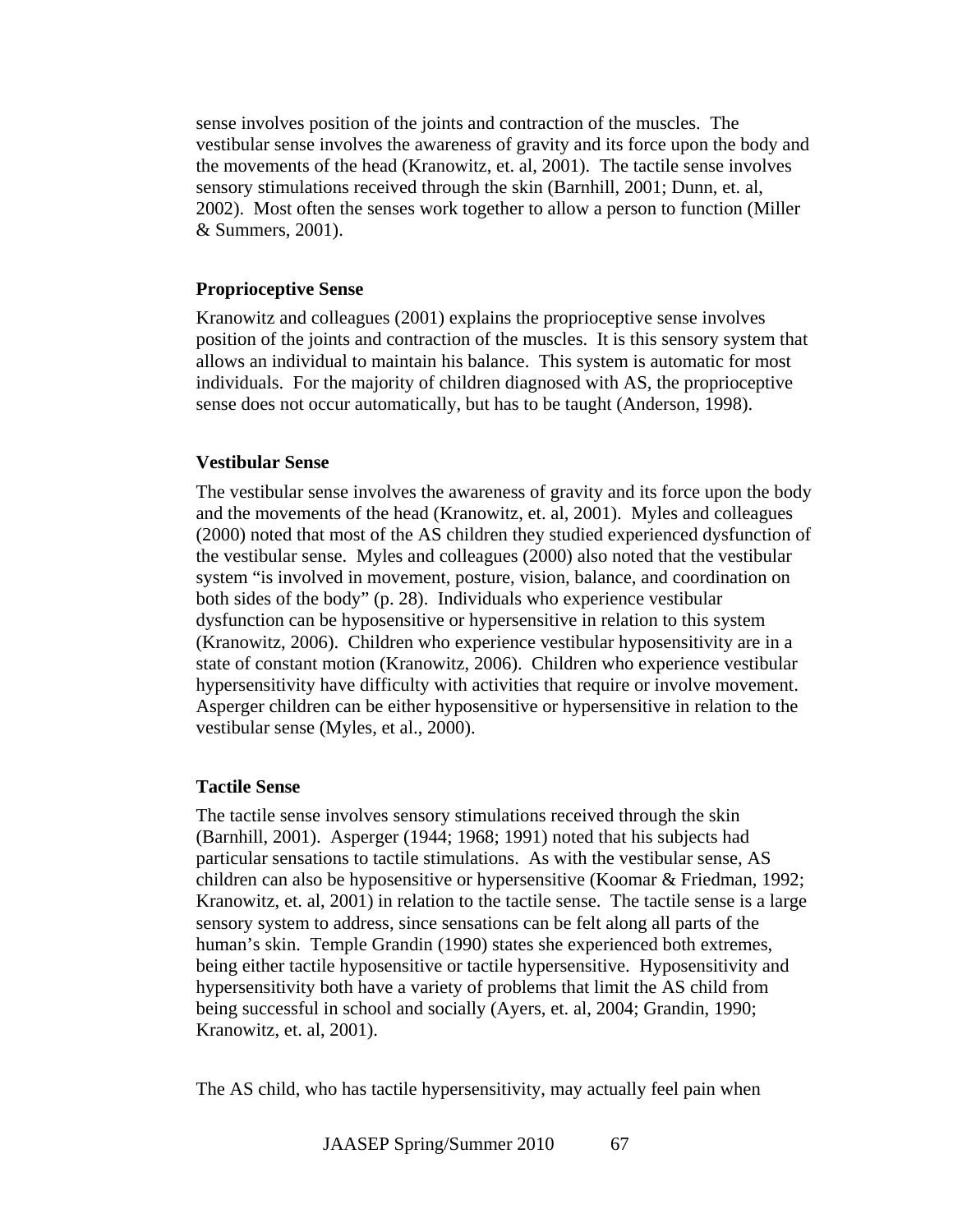receiving sensory stimuli (Ayers, et. al, 2004). Ayers and Mailloux (2004) refer to this condition as tactile defensiveness. Tactile hypersensitivity has negative impacts in the school and home setting for the AS child (Dunn, et. al, 2002; Falk-Ross, et. al, 2004; Fondacaro, 2001). The AS child socially isolates himself at school, so he will not have to take part in activities he knows will cause him distress and have other children react with negative social responses (Smith-Myles, et al., 2000). In the home environment, AS children may have preferences that affect their clothing, eating, sleeping, and bathing habits (Ayers, et. al, 2004; Kranowitz, 1998). Tactile defensiveness affects all aspects of the AS child's daily functioning.

The AS child, who is tactile hyposensitive, is slow to respond to tactile stimulation (Grandin, 1990) and has a low tolerance for pain. The child with this specific type of sensory dysfunction may use the sense of touch to familiarize himself with his environment or to be aware of his presence in space. AS children with tactile sensitivity sensory dysfunction often seek tactile sensory stimulation.

# *Sensory Systems and Sensory Integration Processing*

All people have specialized neural cells known as receptors that transport sensory information to the central nervous system (Miller & Summers, 2001). In 1993, Anzalone stated a Sensory Integration Program focuses on the stimulation of the neuronal responses of the tactile, vestibular, proprioceptive senses to stimuli. All behaviors of an individual are generated from the sensory stimuli a person receives and how the brain processes that information (Myles, et al., 2000).

The sensory systems of an individual must process sensory information correctly. All three of the sensory systems: tactile, vestibular, and proprioceptive, must work together for information to be integrated and interpreted (Kranowitz. 2006). Children who can readily process sensory information in an integrated fashion are able to benefit from maximal learning opportunities. Asperger's children are known for displaying varying types of sensory deficits (Dunn, et. al, 2002; Iwanaga, et. al, 2000), thus limiting their access to maximal learning opportunities and delaying their social development.

# *Sensory Integration Dysfunction*

Just as Sensory Integration is the involvement of the stimulation of the neuronal response mechanisms of an individual to sensory stimuli (Ayers, et. al, 2004); Sensory Integration Dysfunction is the opposite of such (Ayers, et. al, 2004; Miller & Summers, 2001). Knanowitz (1998) defines Sensory Integration Dysfunction as "the inability to process information received through the senses"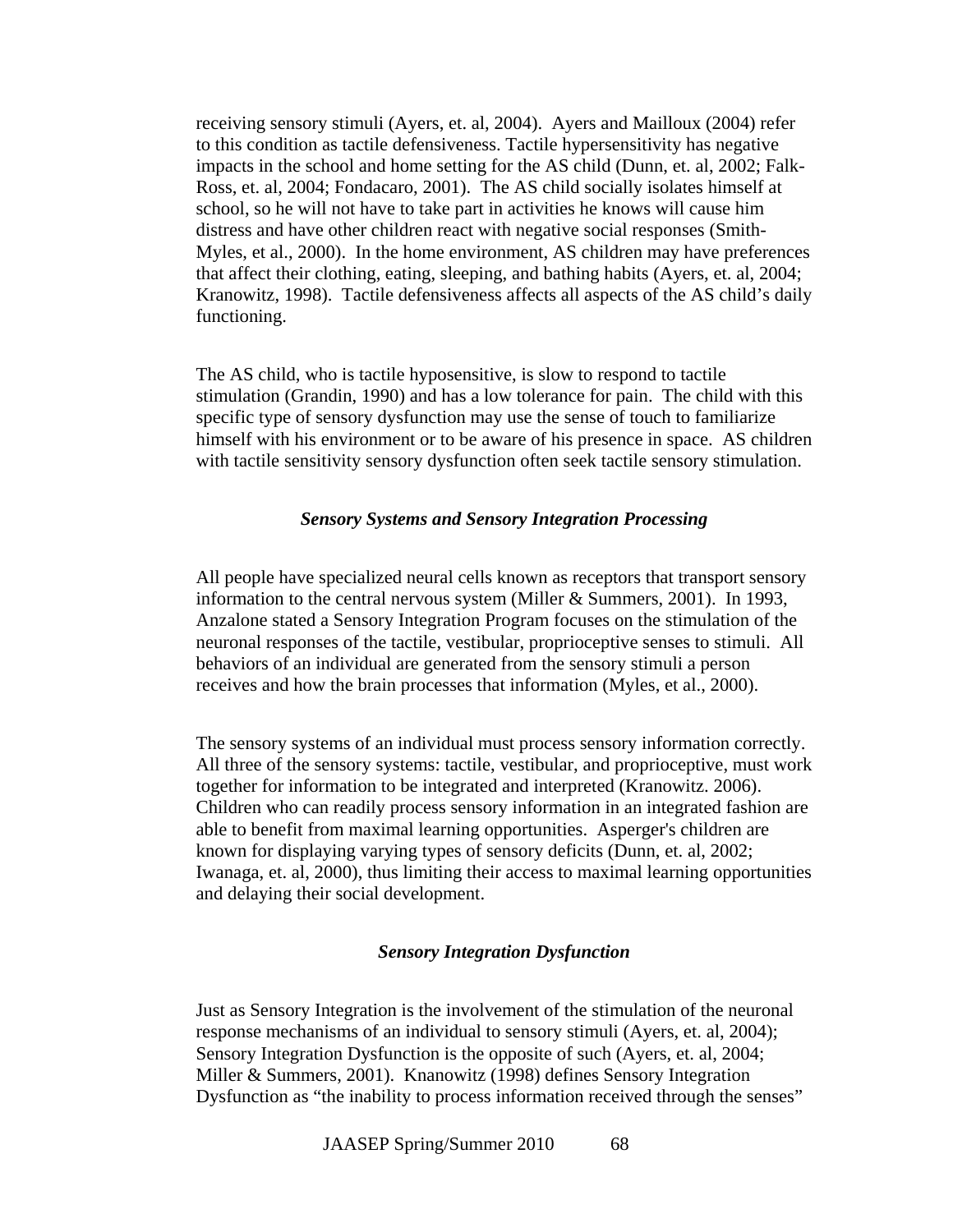(p. 8). Dr. Jean Ayers was the first to identify the problem of Sensory Integration Dysfunction. Ayers' research concluded that the dysfunction occurs in the central nervous system when the body's sensory systems do not properly integrate sensory data. A child with Sensory Integration Dysfunction is unable to learn to his full potential and will experience delayed social development (Anderson & Emmons, 1996; Ayers, et. al, 2004). The child diagnosed with Asperger's Syndrome needs to be taught to manipulate his sensory systems (Dunn, et. al, 2002; Falk-Ross, 2004) to maximize his learning potential and social development (Smith-Myles, et al., 2000).

## *Sensory Integration and Asperger's Syndrome*

Sensory processing takes place for an individual when one is able to process and comprehend information received from the senses. A child with Sensory Integration Dysfunction (SID) may have difficulty limiting information extracted from incoming stimuli (Ayers, et. al, 2004; Fondacaro, 2001; Myles & Simpson, 2001). Asperger's children are known for displaying varying types of sensory anomalies (Myles & Simpson, 2002; Williams, 1995). Since all children with Asperger's Syndrome demonstrate some degree of sensory deficits (Myles & Simpson, 2002; Ozbayrack, 2004), it may be assumed that all children with an AS diagnosis will have Sensory Integration Dysfunction. It is due to the sensory deficits that all AS children demonstrate that SI would be beneficial to them (Ayers, et. al, 2004; Miller & Summers, 2001).

Sensory Integration was first defined by Ayers (1972) as the communication and synchronization of two (+) functions in a method that improves the acclimation of the brain. Ayers (1979) was one of the first in the field of autistic studies to note the profound positive effects that Sensory Integration could have on an individual diagnosed with an autism spectrum disorder. Ayers (1989) notes that the reason autistic individuals engage in self-stimulatory behaviors is due to a deficiency in the body's ability to process sensory information. This delay is referred to as SID (Ayers, et. al, 2004). Mailloux (2001) noted stereotyped behaviors as indicative of AS characteristics and a symptom of Sensory Integration Dysfunction.

According to Sensory Integration theorists, sensory events that occur early in life affect the development of advanced level processing abilities of an individual (Ayers, 1972, 1979; Ayers, et. al, 2004; Fisher, Murray, & Bundy, 1991; Knickerbocker, 1980). Therefore, it can be noted that development of the sensory skills affects the entire sequence of normal developmental milestones. Difficulties with SI can impede the development of social skills, learning acquisition, and motor coordination (Dunn, et. al, 2002; Falk-Ross, 2003; Fondacaro, 2001). The delay in these key developmental milestones will impact the degree of a person's involvement in the routine of day-to-day living (Ayers, et. al, 2004; Fondacaro, 2001).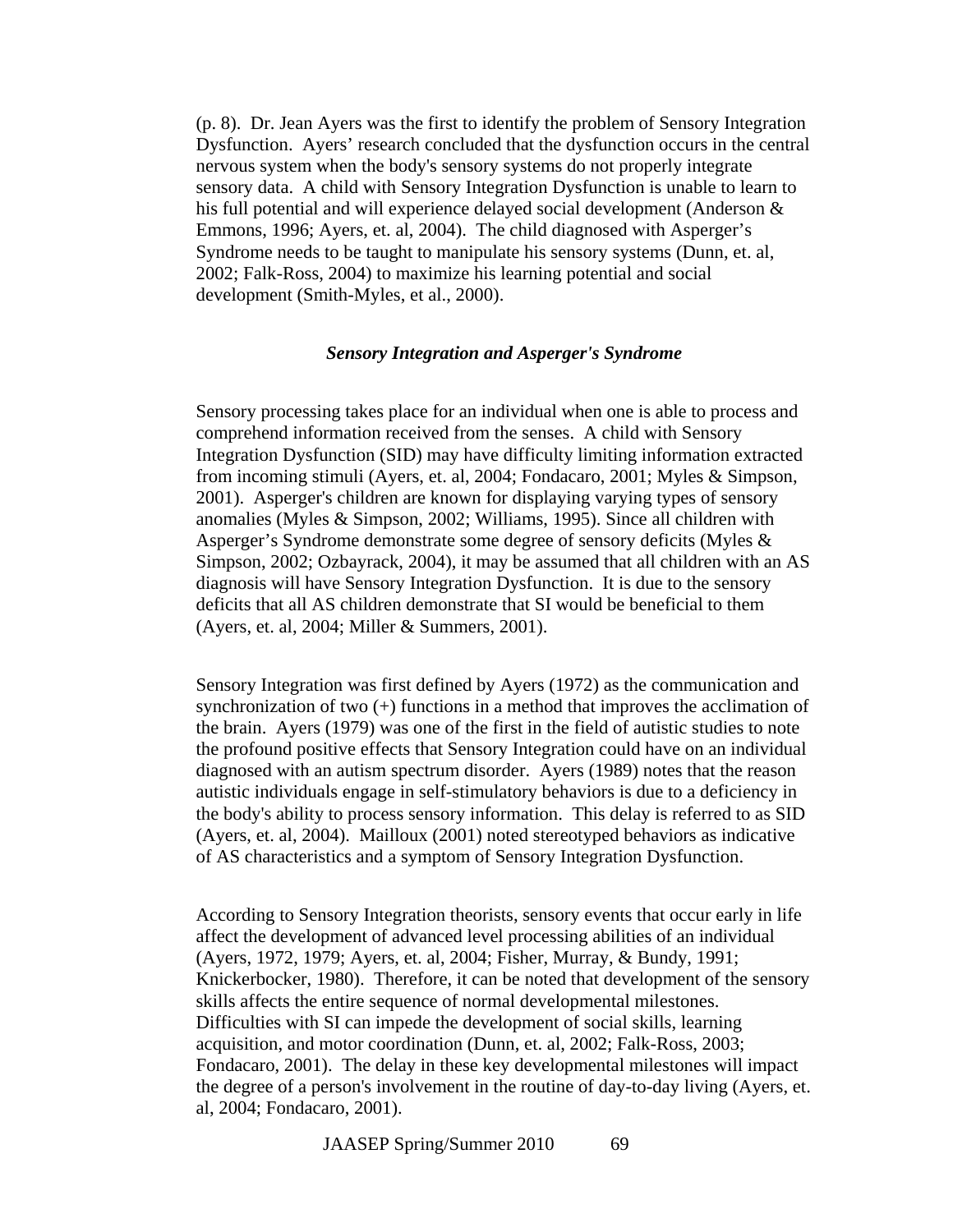#### *Summary*

Asperger's Syndrome is a neuro-developmental disability that is distinguished by limited interests and social deficits (Volkmar & Klin, 2000). It is well documented that children with Asperger's Syndrome display symptoms that are universal to other disabilities (Myles & Simpson, 2002). As a result, children with Asperger's Syndrome are often misdiagnosed. Accordingly, further study to assist accurate diagnosis is necessary.

Sensory Integration (SI) involves the stimulation of the neuronal response mechanisms of an individual to sensory stimuli (Kranowitz, et. al, 2001). Neuronal responses can be processed through the five senses of the body or through the proprioception, vestibular, or tactile senses. All of the body's senses will work together most of the time to allow a person to function.

Since all children with Asperger's Syndrome have sensory deficits (Ayers & Tickle, 1980; Myles & Simpson, 2002), it may be assumed that all children with an AS diagnosis will have Sensory Integration Dysfunction (Ayers, et. al, 2004). Due to the sensory deficits that AS children demonstrate, a Sensory Integration Program would be beneficial to them (Ayers, et. al, 2004; Dunn, et. al, 2002; Lincoln, Courchesne, Harms, & Allen, 1995; Ornitz, 1989; Wainwright-Sharp & Bryson, 1993).

#### *References*

- American Psychiatric Association. (2000). *Diagnostic and statistical manual of mental disorders* (4th ed.). Washington, DC: American Psychiatric Association.
- American Psychiatric Association. (2004). *Diagnostic and statistical manual of mental disorders* (4th ed., Text revision). Washington, DC: American Psychiatric Association.
- Anderson, E., & Emmons, P. (1996). *Unlocking the mysteries of sensory dysfunction.* Arlington, TX: Future Horizons.
- Anderson, E., & Emmons, P. (2004). *Unlocking the mysteries of sensory dysfunction: A resource for anyone who works with, or lives with, a child with sensory issues.* Arlington, TX: Future Horizons.
- Anderson, J. (1998). *Sensory motor issues in autism.* San Antonio, TX: Therapy Skill Builders.
- Anzalone, M. E. (1993). Sensory contributions to action: A sensory integrative approach. *Zero to Three, 14*(2), 17-20.
- Asperger, H. (1944). Die autistischen psychopathen [Autistic psychopathy of childhood]. *Kindesalter, Archiv fur Psychiatrie und Nervenkrankheiten, 177,* 76-136.
- Asperger, H. (1968). Zur differentialdiagnose des kindlichen autismus [On the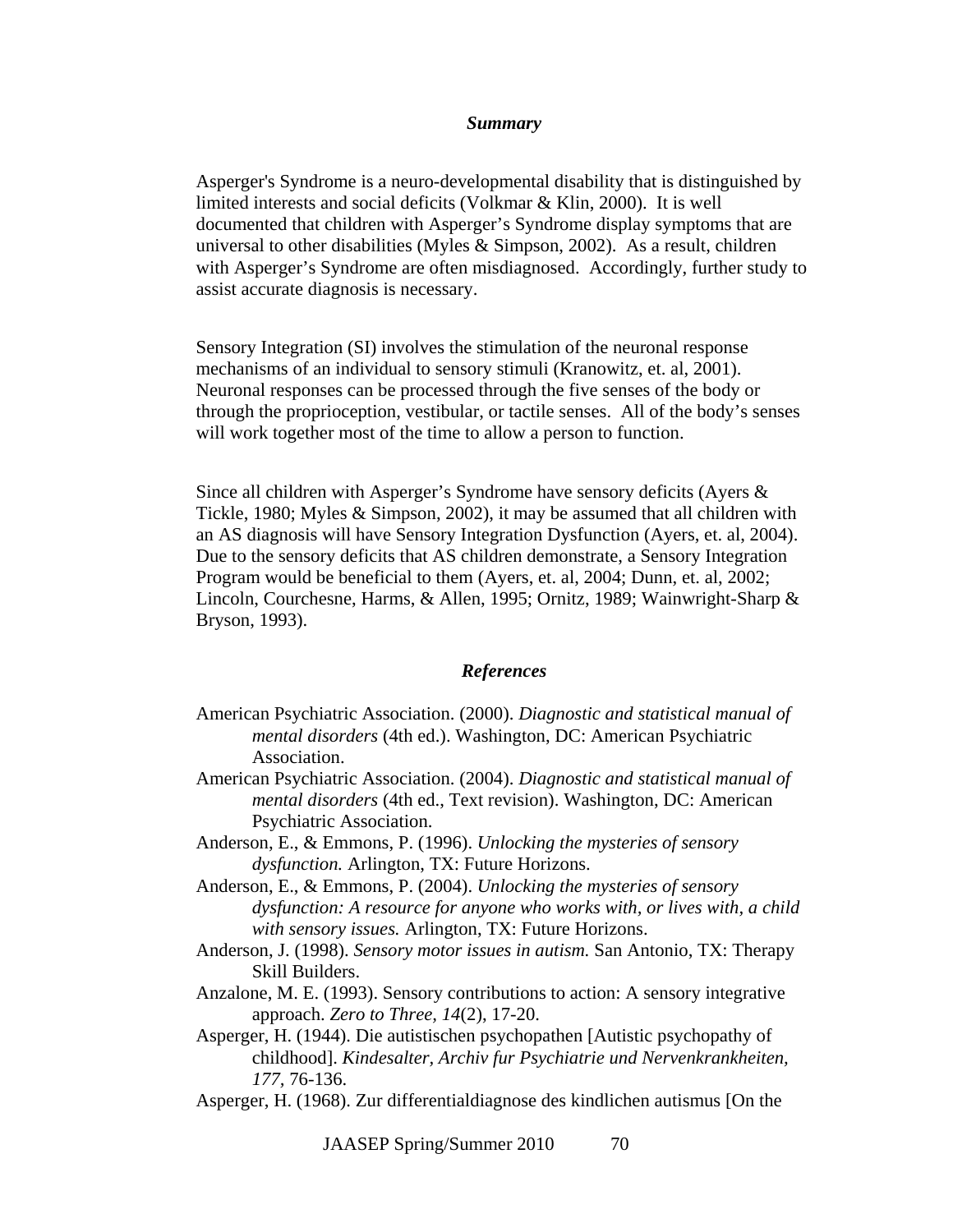differential diagnosis of childhood autism]. *Acta Paedopsychiatrica, 35, 136-145.* 

- Asperger, H. (1991). Autistic psychopathy in childhood [U. Frith, Trans.]. In U. Frith (Ed.), *Autism and Asperger syndrome* (pp. 35-92)*.* Cambridge, England: Cambridge University Press.
- Attwood, T. (1998). *Asperger syndrome: A guide for parents and professionals.*  London: Jessica Kingsley.
- Ayers, A. J. (1972). *Sensory integration and learning disorders.* Los Angeles: Western Psychological Services.
- Ayers, A. J. (1979). *Sensory integration and the child.* Los Angeles: Western Psychological Services.
- Ayers, A. J. (1987). *Sensory integration and the Praxis tests.* Los Angeles: Western Psychological Services.
- Ayers, A. J., Erwin, P. R., & Mailloux, Z. (2004). *Love, Jean: Inspiration for families living with dysfunction of sensory integration*. Santa Rosa, CA: Crestport Press.
- Ayers, A. J., & Tickle, L. S. (1980). Hyper-responsivity to touch and vestibular stimuli as predictor of positive response to sensory integration procedures by autistic children. *American Journal of Occupational Therapy, 34*, 375- 381.
- Barnhill, G. P. (2001). What's new in Asperger's syndrome research: A synthesis of research conducted by the Asperger Syndrome Project. *Intervention in School and Clinic, 36*, 300-305.
- Barron, J., & Barron, S. (1992). *There's a boy in here.* New York: Simon and Schuster.
- Bashe, P. R., Kirby, B. L., & Attwood, T. (2001). *The OASIS guide to Asperger syndrome: Advice, support, insight, and inspiration.* New York: Crown.
- Bowler, D. M. (1992). Theory of mind in Asperger's syndrome. *Journal of Child Psychology and Psychiatry, 33*, 877-893.
- Bundy, A. C., Lane, S. J., Fisher, A. G., & Murray, E. A. (2002). *Sensory integration: Theory and practice.* Philadelphia: F. A. Davis.
- Burgoine, E., & Wing, L. (1983). Identical triplets with Asperger's syndrome. *British Journal of Psychiatry, 143*, 261-265.
- Cesaroni, L., & Garber, M. (1991). Exploring the experience of autism through firsthand accounts. *Journal of Autism and Developmental Disorders, 21,*  303-313.
- Courchesne, E., & Pierce, K. (2000). An inside look at the neurobiology, etiology, and future research of autism. *The Advocate, 33*(4), 18-22.
- Cumine, V., Leach, J., & Stevenson, G. (1998). *Asperger syndrome: A practical guide for teachers.* London: David Fulton.
- DeLong, G. R., & Dwyer, J. T. (1988). Correlation of family history with specific autistic subgroups: Asperger's syndrome and bipolar affective disease. *Journal of Autism and Developmental Disorders, 18*, 593-601.
- Dunn, W., Saiter, J., & Rinner, L. (2002). Asperger syndrome and sensory processing: A conceptual model and guidance for intervention planning. *Focus on Autism and Other Developmental Disabilities, 17,* 172-185.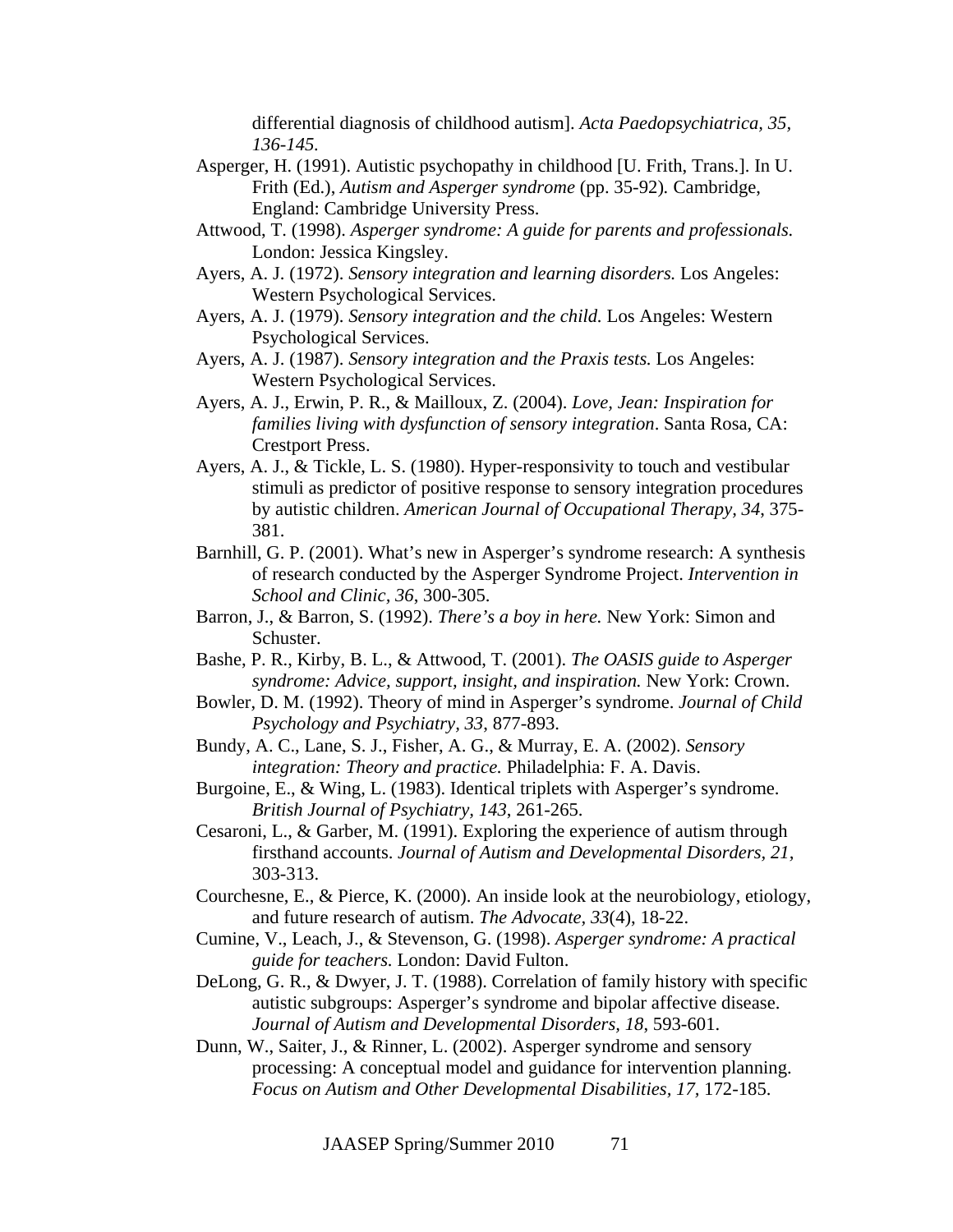- Ehlers, S., & Gillberg, C. (1993). The epidemiology of Asperger syndrome: A total population study. *Journal of Child Psychology and Psychiatry, 34*, 1327-1350.
- Ehlers, S., Gillberg, C., & Wing, L. (1999). A screening questionnaire for Asperger syndrome and other high-functioning autistic spectrum disorders in school age children. *Journal of Autism and Developmental Disorders, 29*, 129-141.
- Falk-Ross, F., Iverson, M., & Gilbert, C. (2004). Teaching and learning applications for children with Asperger's syndrome: Literacy implications and applications. *Teaching Exceptional Children, 36*(4), 48-55.
- Fisher, A. G., Murray, E. A., & Bundy, A. C. (1991). *Sensory integration: Theory and practice.* Philadelphia: F. A. Davis.
- Fondacaro, D. M. (2001, February). *Asperger syndrome: A qualitative study of successful educational interventions*. Paper presented at the annual meeting of the Eastern Educational Research Association, Hilton Head, SC. (ERIC Document Reproduction Service No. ED454658)
- Fonseca, A. C., & Perrin, S. (2001). Clinical phenomenology, classification, and assessment of anxiety disorders in children and adolescents. In W.K. Silverman & P. D. A. Treffers (Eds.), *Anxiety disorders in children and adolescents: Research, assessment, and intervention* (pp. 126-158). Cambridge, England: Cambridge University Press.
- Frith, U. (1991). Asperger and his syndrome. In U. Frith (Ed), *Autism and Asperger syndrome* (pp. 1-35)*.* Cambridge, England: Cambridge University Press.
- Gillberg, I. C., & Gillberg, C. (1989). Asperger syndrome--Some epidemiological considerations: A research note. *Journal of Child Psychology and Psychiatry, 30*, 631-638.
- Grandin, T. (1990, July). *Sensory problem in autism.* Paper presented at the annual conference of the Autism Society of America, Buena Park, CA.
- Green, J., Gilchrist, A., Burton, D., & Cox, A. (2000). Social and psychiatric functioning in adolescents with Asperger syndrome compared with conduct disorder. *Journal of Autism and Developmental Disorders, 30*, 279-293.
- Iwanaga, R., Kawasaki, C., & Tsuchida, R. (2000). Brief report: Comparison of sensory-motor and cognitive function between autism and Asperger syndrome in preschool children. *Journal of Autism and Developmental Disorders, 30*, 169-174.
- Kadesjö, B., Gillberg, C., & Hagberg, B. (1999). Brief report: Autism and Asperger syndrome in seven-year-old children: A total population study. *Journal of Autism and Developmental Disorders, 29*, 327-331.
- Kanner, L. (1943). Autistic disturbances of affective contact. *Nervous Child, 2,* 217-250.
- Kerbershian, J., & Burd, L. (1986). Asperger syndrome and Tourette syndrome: The case of the pinball wizard. *British Journal of Psychiatry, 156*, 721- 725.
- Klin, A., Volkmar, F., & Sparrow, S. (2000). *Asperger syndrome*. London: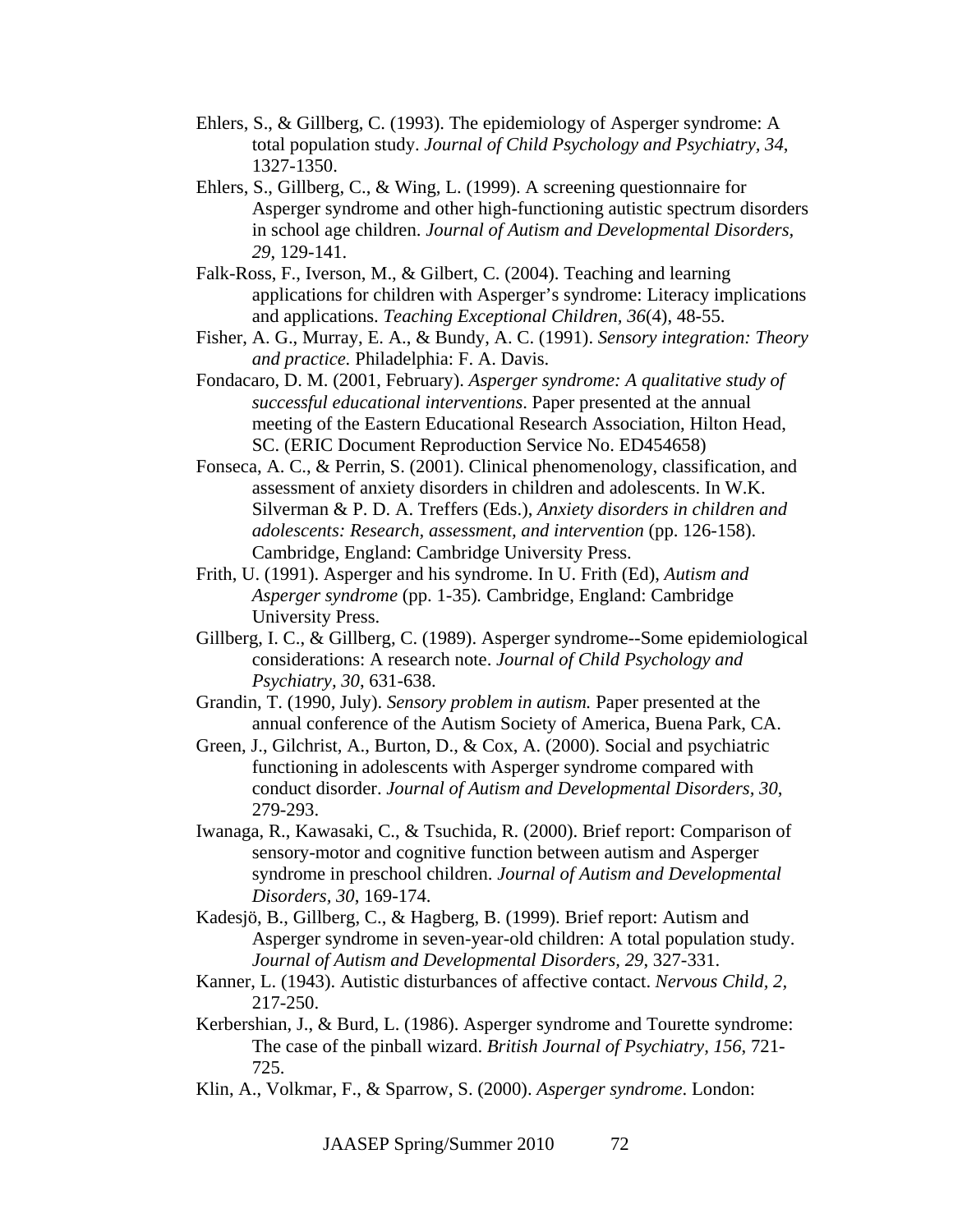Guilford Press.

- Knickerbocker, B. (1980). *A holistic approach to the treatment of learning disorders.* Thorofare, NJ: C. B. Slack.
- Koomer, J., & Friedman, B. (1992a). *The hidden senses: Your balance sense.*  Rockville, MD: American Occupational Therapy Association.
- Koomer, J., & Friedman, B. (1992b). *The hidden senses: Your muscle sense.*  Rockville, MD: American Occupational Therapy Association.
- Kranowitz, C. S. (2006). *The out-of-sync child: Recognizing and coping with sensory integration dysfunction.* New York: Berkley.
- Kranowitz, C. S., Sava, D. I., Haber, E., Balzer-Martin, L. B., & Szklut, S. (2001). *Answers to questions teachers ask about sensory integration.* New York: Sensory Resources.
- Lincoln, A. J., Courchesne, E., Hanson, E., & Allen, M. (1998). Neurobiology of Asperger syndrome: Seven case studies and quantitative magnetic resonance imaging findings. In E. Schloper, G. Mesibov, & L. J. Kunce (Eds.), *Asperger syndrome or high-functioning autism?* (pp. 145–166). New York: Plenum.
- Mailloux, Z. (2001). Sensory integrative principles in intervention with children with autistic disorder. In. S. S. Rolet, E. I. Blanche, & R. C. Schaaf (Eds.), *Understanding the nature of sensory integration in diverse populations* (pp. 365-384). Tucson, AZ: Therapy Skill Builders.
- McKelvey, J. R., Lambert, R., Mottson, L., & Shevell, M. I. (1995). Right hemisphere dysfunction in Asperger's syndrome. *Journal of Child Neurology, 10*, 310-314.
- Miller, L. J., & Summers, C. (2001). Clinical applications in sensory modulation dysfunction: Assessment and intervention considerations. In. S. S. Rolet, E. I. Blanche, & R. C. Schaaf (Eds.), *Understanding the nature of sensory integration in diverse populations* (pp. 247-266). Tucson, AZ: Therapy Skill Builders.
- Myles, B. S., & Simpson, R. L. (2002). Asperger syndrome: An overview of characteristics. *Focus on Autism and Other Developmental Disabilities, 17*(3), 132-137.
- National Alliance on Mental Illness. (n.d.). *Asperger syndrome.* Retrieved November 17, 2004, from http://www.nami.org/Content/ContentGroups/Helpline1/Asperger\_ Syndrome.htm
- Ornitz, E. M. (1989). Autism at the interface between sensory and information processing. In G. Dawson (Ed.), *Autism: Nature, diagnosis, and treatment* (pp. 174-207). New York: Guilford.
- Ozbayrak, R. K. (2004). *What are the diagnostic criteria of Asperger's disorder?* Retrieved November 16, 2004, from http://www.aspergers.com/aspcrit.htm
- Raja, M., Azzoni, A., & Giammarco, V. (1998). Diabetes isipidus and polydipsia in a patient with Asperger disorder and an empty sella: A case report. *Journal of Autism and Developmental Disorders, 28*, 235-238.
- Smith-Myles, B., Cook, K. T, Miller, N., Rinner, L., & Robbins, L. (2000).